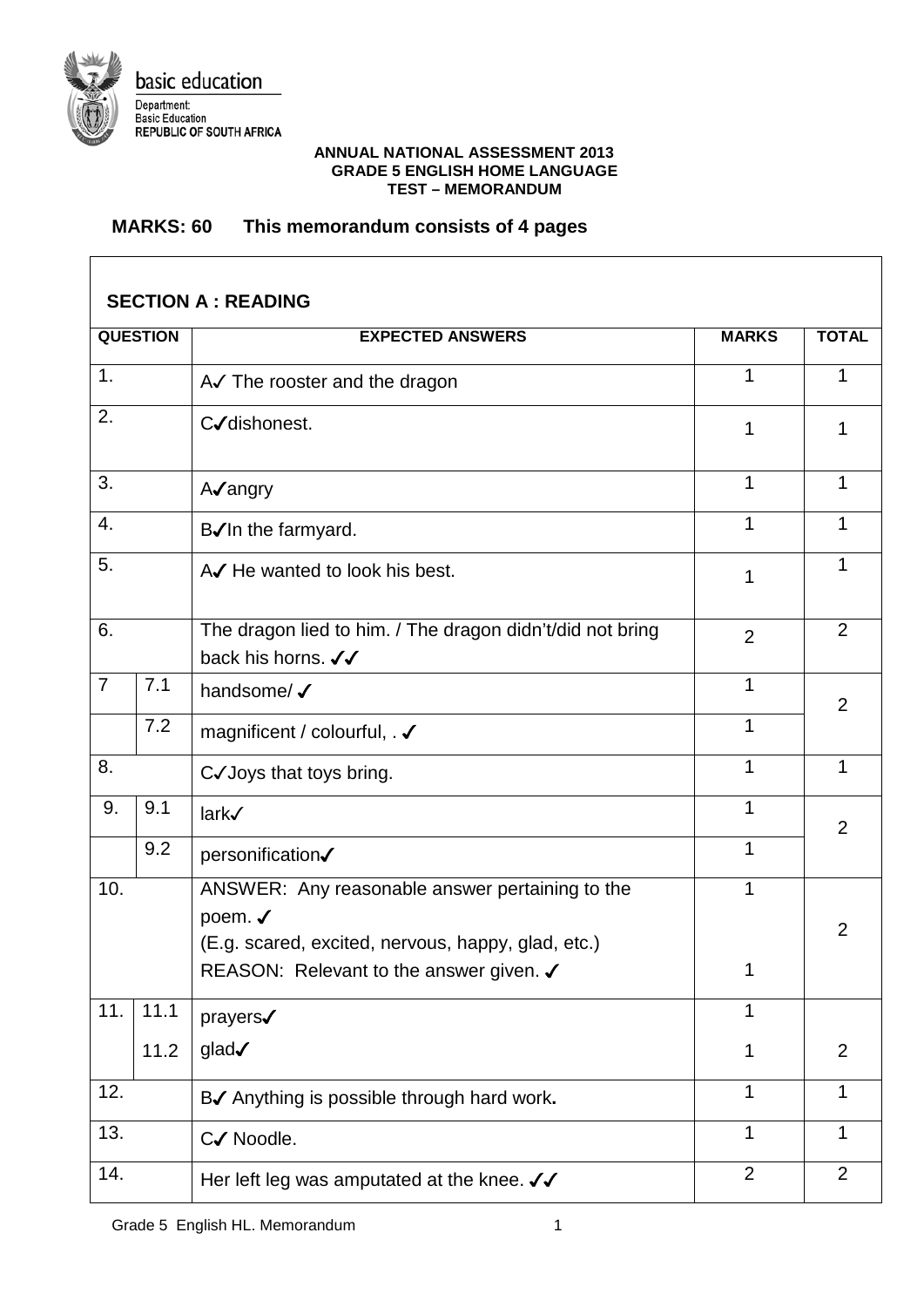| <b>SECTION A: READING</b>            |                                                                                              |                                                                                                                                                            |                        |                                                                                                                                                             |                |  |
|--------------------------------------|----------------------------------------------------------------------------------------------|------------------------------------------------------------------------------------------------------------------------------------------------------------|------------------------|-------------------------------------------------------------------------------------------------------------------------------------------------------------|----------------|--|
| 15.                                  | She was excited. /happy/ positive/satisfied/. √√ Any<br>acceptable answer depicting feeling. |                                                                                                                                                            |                        | $\overline{2}$                                                                                                                                              | $\overline{2}$ |  |
| 16.                                  |                                                                                              | <b>RECIPE</b>                                                                                                                                              | 1 Correct              |                                                                                                                                                             |                |  |
|                                      |                                                                                              | Make a white sauce.                                                                                                                                        | $answer = 0$<br>marks. |                                                                                                                                                             |                |  |
|                                      |                                                                                              | Slice tomatoes and grate some cheese.<br>$3\checkmark$                                                                                                     |                        | 2-3 Correct                                                                                                                                                 |                |  |
|                                      |                                                                                              | Sprinkle with cheese and bake for 30<br>minutes.                                                                                                           | $4\sqrt{ }$            | answers=1<br>mark.                                                                                                                                          | 2              |  |
|                                      |                                                                                              | Boil 250 gm macaroni.<br>1/<br>marks.                                                                                                                      |                        | 4 correct<br>answers $= 2$                                                                                                                                  |                |  |
| <b>TOTAL SECTION A: 24</b>           |                                                                                              |                                                                                                                                                            |                        |                                                                                                                                                             |                |  |
| <b>SECTION B: LANGUAGE STRUCTURE</b> |                                                                                              |                                                                                                                                                            |                        |                                                                                                                                                             |                |  |
| 17.                                  | 17.1                                                                                         | Natalie will work hard to be successful. √                                                                                                                 |                        | $\overline{2}$                                                                                                                                              |                |  |
|                                      | 17.2                                                                                         | I shall enjoy watching the Paralympics. √√                                                                                                                 | $\overline{2}$         |                                                                                                                                                             |                |  |
| 18.                                  |                                                                                              | Natalie swims in the Cold Water Race because she wants<br>to help the underprivileged.<br>1 mark for correct conjunction. 1 mark for replacing<br>pronoun. | 2                      | 2                                                                                                                                                           |                |  |
| 19.                                  | 19.1                                                                                         | Natalie said, "I √enjoyed carrying the flag at the Summer<br>Olympics."√                                                                                   |                        | Inverted<br>commas at<br>beginning and<br>end of<br>sentence.<br>$=1$ mark<br>If one or no<br>inverted<br>$commas = 0$<br>Correct<br>$pronoun = 1$<br>mark. | $\overline{2}$ |  |
|                                      | 19.2                                                                                         | Mrs Du Toit said that she was √very proud of her√<br>daughter.                                                                                             |                        | Correct<br>pronoun=1<br>mark<br>Correct verb $=$<br>1 mark.                                                                                                 | 2              |  |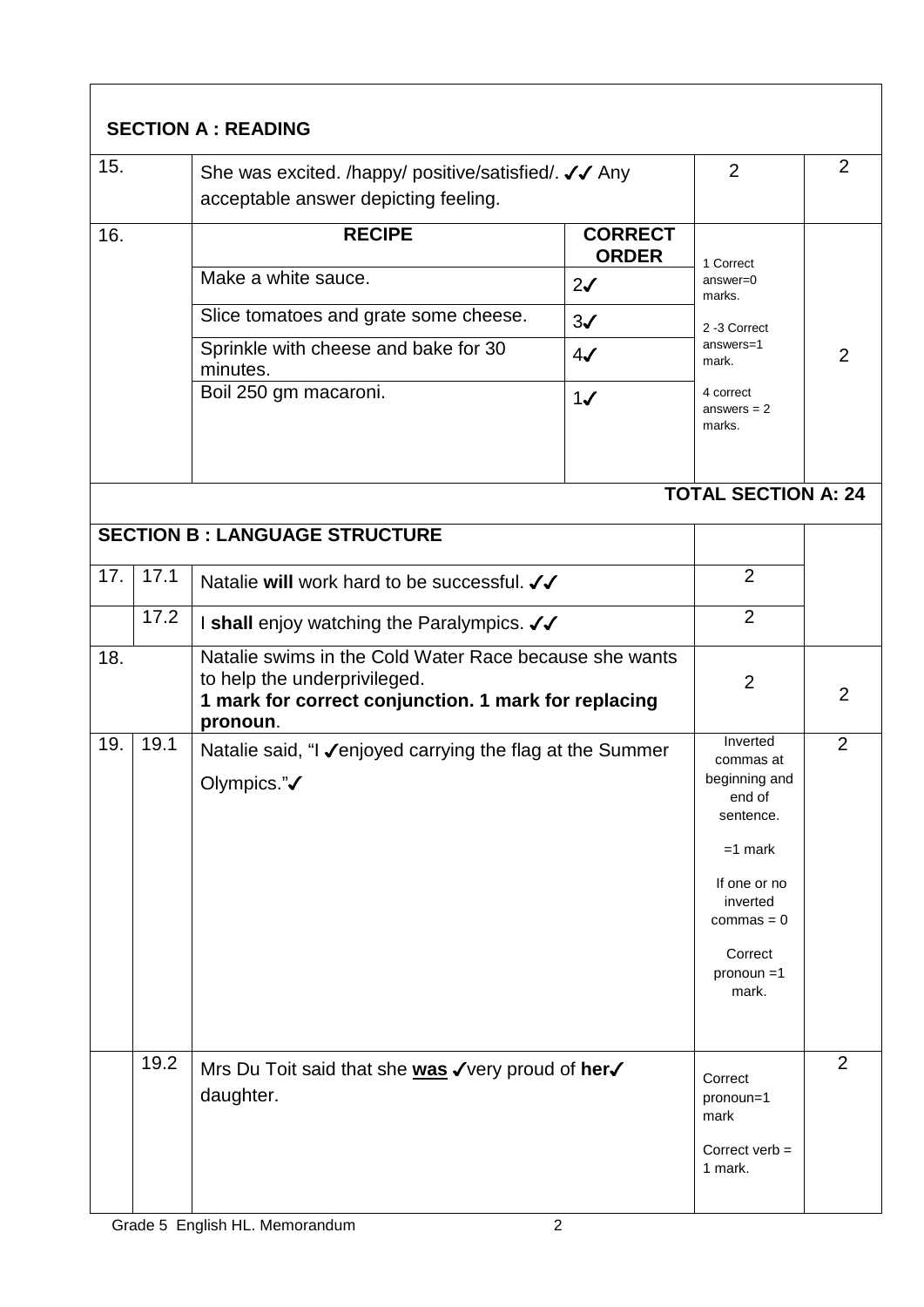|                            | <b>SECTION A : READING</b>                           |  |                            |    |  |  |
|----------------------------|------------------------------------------------------|--|----------------------------|----|--|--|
|                            |                                                      |  |                            |    |  |  |
| 20.                        | helps√                                               |  | 1                          |    |  |  |
|                            | winner√                                              |  | 1                          | 2  |  |  |
| 21.                        | swimmer√                                             |  | 1                          | 1  |  |  |
| 22.                        | better√                                              |  | 1                          | 1  |  |  |
| 23.                        | believes√                                            |  | $\mathbf{1}$               | 1  |  |  |
| 24.                        | wins√ (correct form of the verb)                     |  | 1                          | 1  |  |  |
| <b>TOTAL SECTION B: 16</b> |                                                      |  |                            |    |  |  |
|                            | <b>SECTION C: WRITING</b>                            |  |                            |    |  |  |
| 25.1                       | fourth√                                              |  | 1                          |    |  |  |
| 25.2                       | Venus <b>/</b>                                       |  | $\mathbf{1}$               |    |  |  |
| 25.3                       | hottest√                                             |  | $\mathbf{1}$               |    |  |  |
| 25.4                       | Earth√                                               |  | 1                          | 5  |  |  |
| 25.5                       | orbit√                                               |  | 1                          |    |  |  |
| 26.                        | Rubric for writing a paragraph follows on next page. |  |                            | 15 |  |  |
|                            |                                                      |  | <b>TOTAL SECTION C: 20</b> |    |  |  |
| <b>GRAND TOTAL: 60</b>     |                                                      |  |                            |    |  |  |